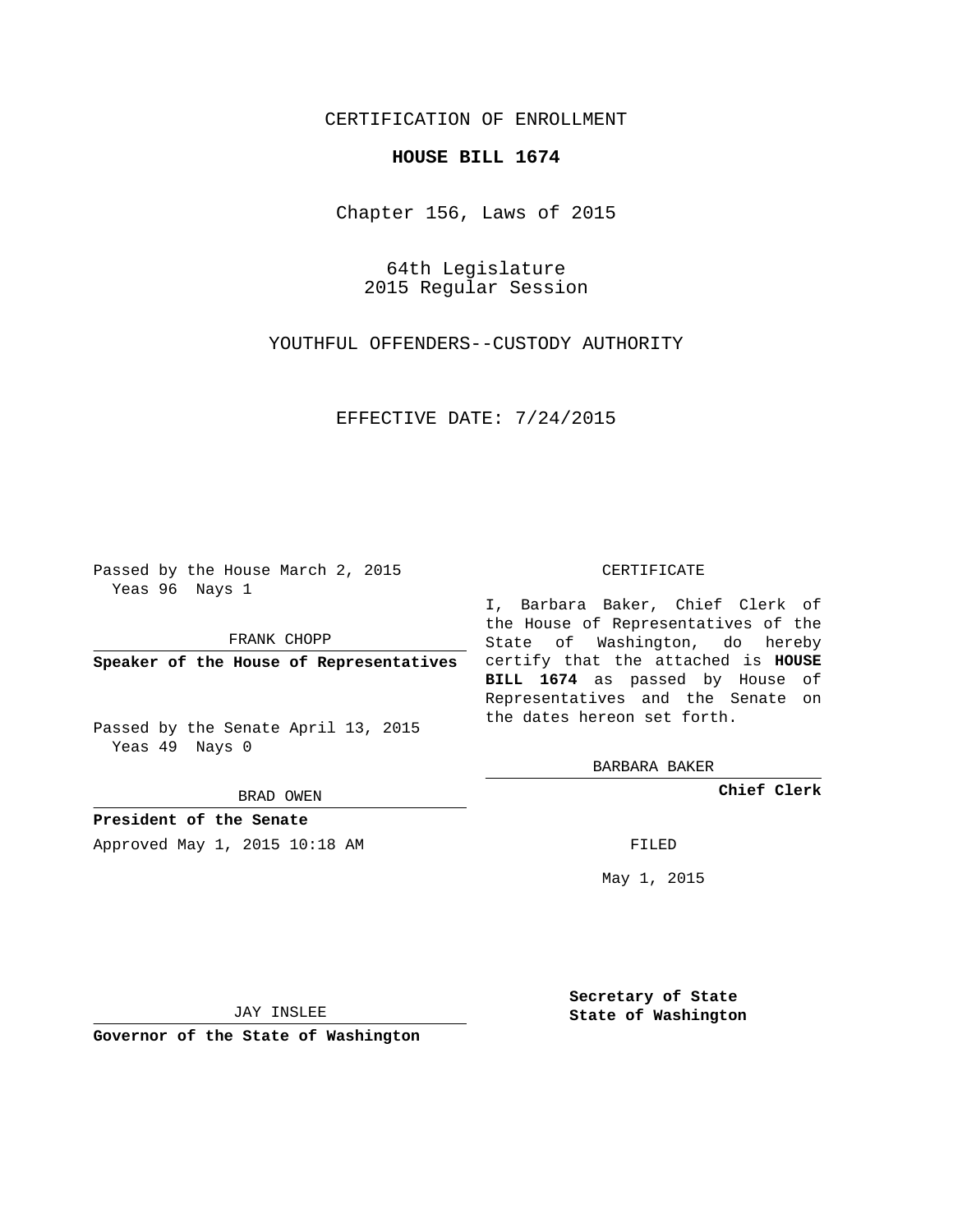### **HOUSE BILL 1674**

Passed Legislature - 2015 Regular Session

## **State of Washington 64th Legislature 2015 Regular Session**

**By** Representatives Pettigrew, Walsh, Goodman, Walkinshaw, Kagi, Appleton, Reykdal, Moscoso, Ormsby, McBride, and Jinkins; by request of Department of Social and Health Services

Read first time 01/26/15. Referred to Committee on Public Safety.

 AN ACT Relating to allowing youthful offenders who complete their confinement terms prior to age twenty-one equal access to a full continuum of rehabilitative and reentry services; and amending RCW 9.94A.728 and 72.01.410.4

5 BE IT ENACTED BY THE LEGISLATURE OF THE STATE OF WASHINGTON:

6 **Sec. 1.** RCW 9.94A.728 and 2010 c 224 s 6 are each amended to 7 read as follows:

 (1) No person serving a sentence imposed pursuant to this chapter and committed to the custody of the department shall leave the confines of the correctional facility or be released prior to the 11 expiration of the sentence except as follows:

12  $((+1))$  (a) An offender may earn early release time as authorized 13 by RCW 9.94A.729;

14 ( $(\frac{2}{2})$ )(b) An offender may leave a correctional facility pursuant 15 to an authorized furlough or leave of absence. In addition, offenders 16 may leave a correctional facility when in the custody of a 17 corrections officer or officers;

18  $((+3)(a))$  (c)(i) The secretary may authorize an extraordinary 19 medical placement for an offender when all of the following 20 conditions exist: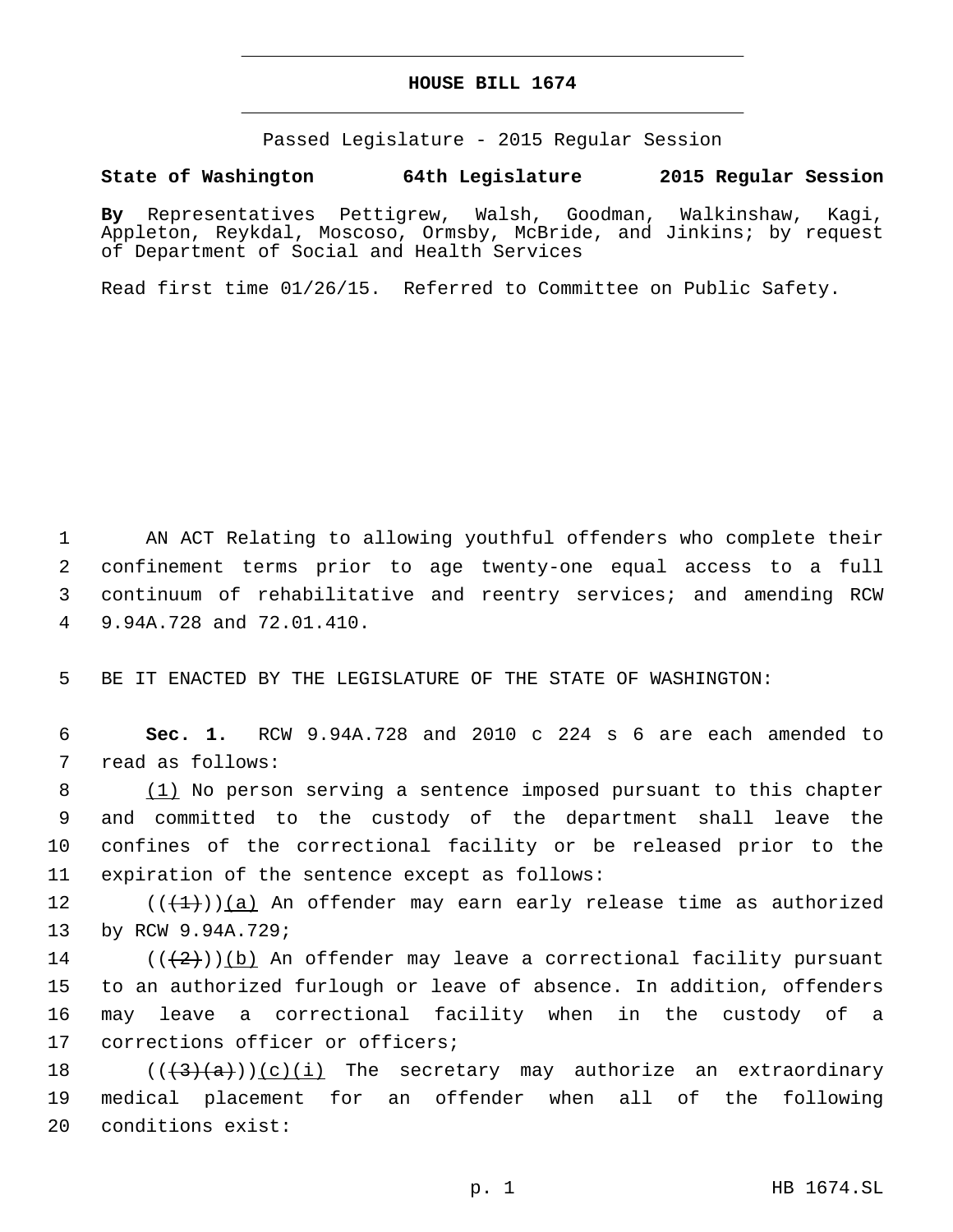(( $\frac{1}{1}$ ))(A) The offender has a medical condition that is serious 2 and is expected to require costly care or treatment;

 (( $(i+i)$ )(B) The offender poses a low risk to the community because he or she is currently physically incapacitated due to age or the medical condition or is expected to be so at the time of release; 6 and

 ( $(\{\pm i\}\})$ )(C) It is expected that granting the extraordinary medical placement will result in a cost savings to the state.

9 (((b)))(ii) An offender sentenced to death or to life imprisonment without the possibility of release or parole is not 11 eligible for an extraordinary medical placement.

 (( $\left( +e+ \right)$ )(iii) The secretary shall require electronic monitoring for all offenders in extraordinary medical placement unless the electronic monitoring equipment interferes with the function of the offender's medical equipment or results in the loss of funding for the offender's medical care, in which case, an alternative type of monitoring shall be utilized. The secretary shall specify who shall provide the monitoring services and the terms under which the 19 monitoring shall be performed.

20  $((+d))$  ( $iv)$  The secretary may revoke an extraordinary medical 21 placement under this subsection  $(1)(c)$  at any time.

22  $((+e+))$ (v) Persistent offenders are not eligible for 23 extraordinary medical placement;

 (( $(4)$ ))(d) The governor, upon recommendation from the clemency and pardons board, may grant an extraordinary release for reasons of serious health problems, senility, advanced age, extraordinary meritorious acts, or other extraordinary circumstances;

 $((+5+))$  (e) No more than the final six months of the offender's term of confinement may be served in partial confinement designed to aid the offender in finding work and reestablishing himself or herself in the community or no more than the final twelve months of the offender's term of confinement may be served in partial confinement as part of the parenting program in RCW 9.94A.6551. This is in addition to that period of earned early release time that may be exchanged for partial confinement pursuant to RCW 9.94A.729(5)(d);

36  $((+6))$   $(f)$  The governor may pardon any offender;

  $((+7+)(g)$  The department may release an offender from confinement any time within ten days before a release date calculated under this section;39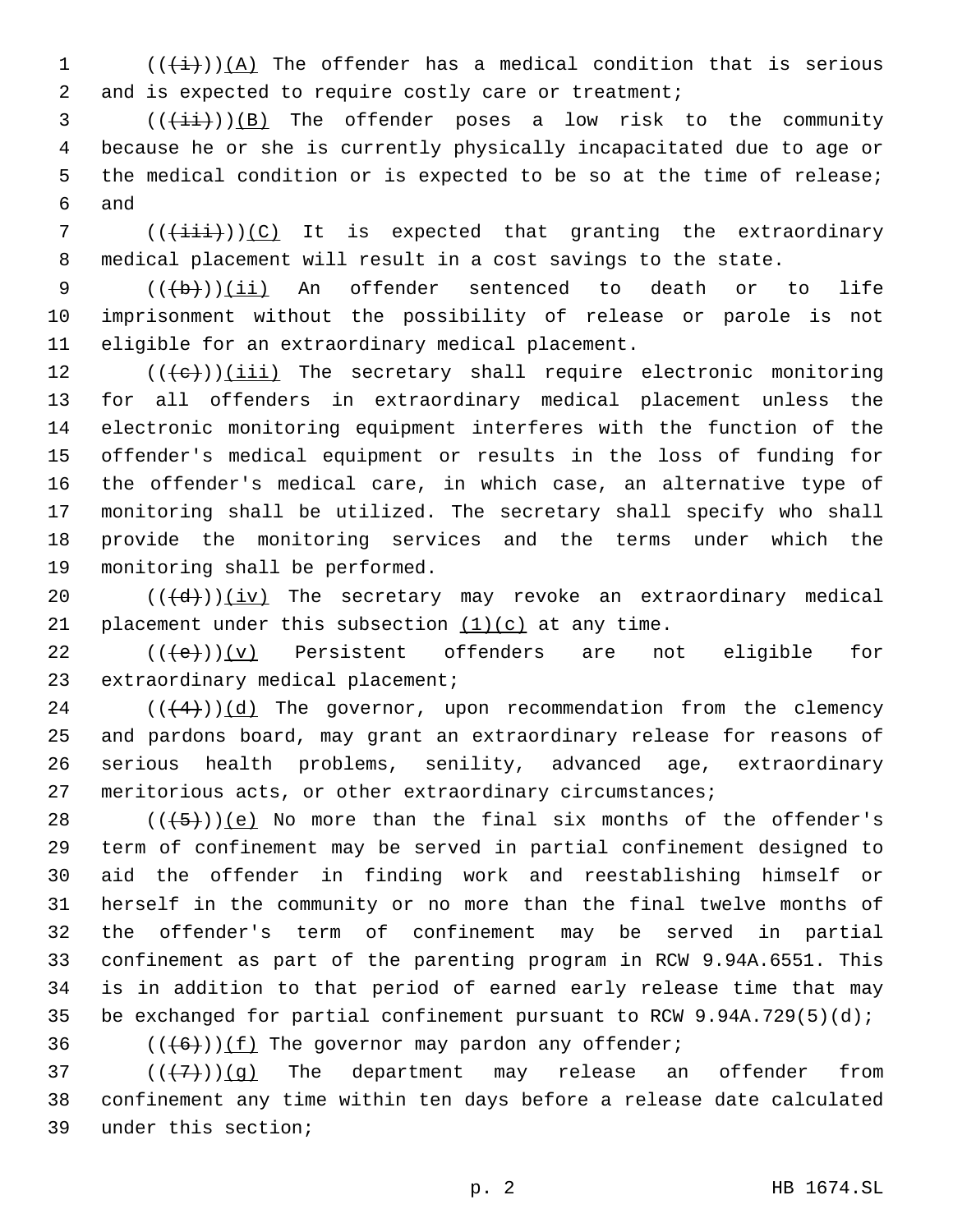1 (((8)))(h) An offender may leave a correctional facility prior to completion of his or her sentence if the sentence has been reduced as 3 provided in RCW 9.94A.870; and

 ( $(\overline{+9})$ )(i) Notwithstanding any other provisions of this section, an offender sentenced for a felony crime listed in RCW 9.94A.540 as subject to a mandatory minimum sentence of total confinement shall not be released from total confinement before the completion of the listed mandatory minimum sentence for that felony crime of conviction 9 unless allowed under RCW 9.94A.540.

 (2) Offenders residing in a juvenile correctional facility placement pursuant to RCW 72.01.410(1)(a) are not subject to the limitations in this section.

 **Sec. 2.** RCW 72.01.410 and 2002 c 171 s 1 are each amended to 14 read as follows:

15 (1) Whenever any child under the age of eighteen is convicted as 16 an adult in the courts of this state of a crime amounting to a 17 felony, and is committed for a term of confinement ((in a correctional institution wherein adults are confined, the secretary of corrections, after making an independent assessment and evaluation of the child and determining that the needs and correctional goals for the child could better be met by the programs and housing environment provided by the juvenile correctional institution, with 23 the consent of the secretary of social and health services, may 24 transfer such child to a juvenile correctional institution)), that child shall be initially placed in a facility operated by the department of corrections to determine the child's earned release date.

 (a) If the earned release date is prior to the child's twenty-29 first birthday, the department of corrections shall transfer the child to the custody of the department of social and health services, or to such other institution as is now, or may hereafter be authorized by law to receive such child, until such time as the child 33 completes the ordered term of confinement or arrives at the age of 34 twenty-one years((, whereupon the child shall be returned to the institution of original commitment. Retention within a juvenile detention facility or return to an adult correctional facility shall regularly be reviewed by the secretary of corrections and the secretary of social and health services with a determination made based on the level of maturity and sophistication of the individual,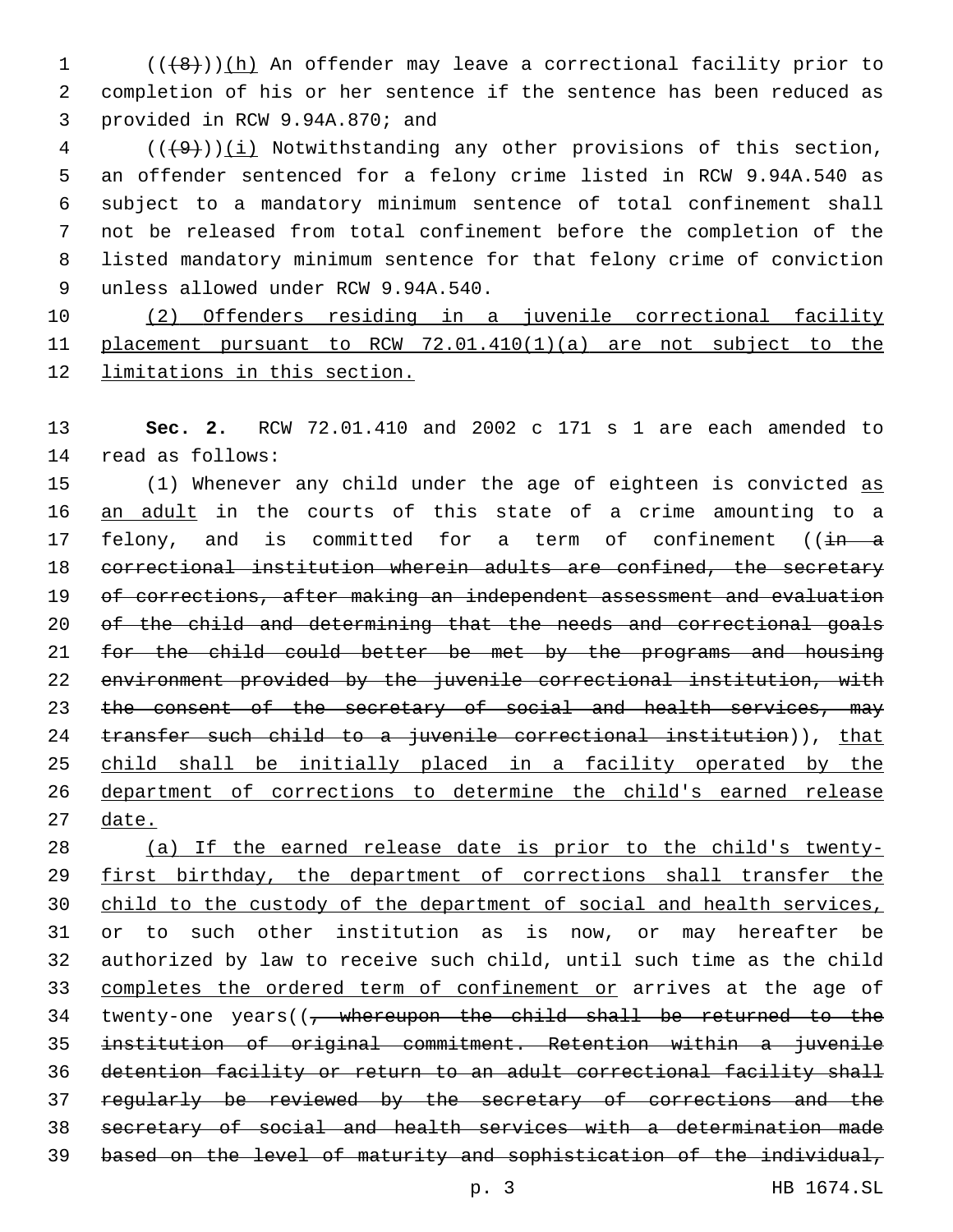the behavior and progress while within the juvenile detention 2 facility, security needs, and the program/treatment alternatives which would best prepare the individual for a successful return to the community. Notice of such transfers shall be given to the clerk of the committing court and the parents, guardian, or next of kin of 6 such child, if  $k$ nown)  $\sum$ 

 (i) While in the custody of the department of social and health services, the child must have the same treatment, housing options, 9 transfer, and access to program resources as any other child committed directly to that juvenile correctional facility or 11 institution pursuant to chapter 13.40 RCW. Treatment, placement, and program decisions shall be at the sole discretion of the department 13 of social and health services. The youth shall only be transferred 14 back to the custody of the department of corrections with the approval of the department of social and health services or when the child reaches the age of twenty-one.

 (ii) If the child's sentence includes a term of community custody, the department of social and health services shall not release the child to community custody until the department of corrections has approved the child's release plan pursuant to RCW 9.94A.729(5)(b). If a child is held past his or her earned release date pending release plan approval, the department of social and 23 health services shall retain custody until a plan is approved or the child completes the ordered term of confinement prior to age twenty-one.

 (iii) If the department of social and health services determines that retaining custody of the child presents a safety risk, the child may be returned to the custody of the department of corrections.

 (b) If the child's earned release date is on or after the child's twenty-first birthday, the department of corrections shall, with the consent of the secretary of social and health services, transfer the child to a facility or institution operated by the department of social and health services. Despite the transfer, the department of corrections retains authority over custody decisions and must approve any leave from the facility. When the child turns age twenty-one, he or she must be transferred back to the department of corrections. The department of social and health services has all routine and day-to-day operations authority for the child while in its custody.

 (2)(a) Except as provided in (b) and (c) of this subsection, an offender under the age of eighteen who is convicted in adult criminal